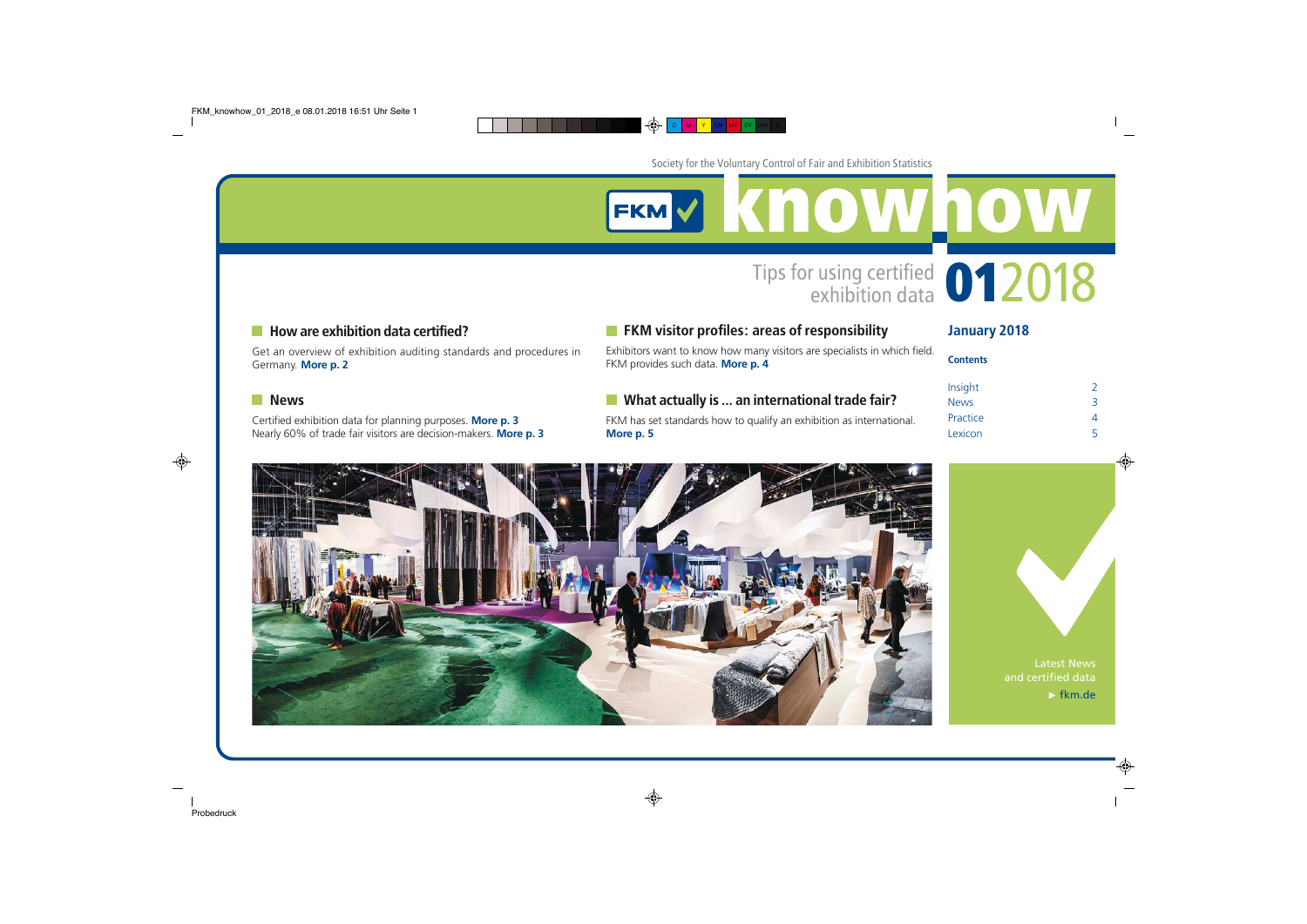### <span id="page-1-0"></span>**Insight**

# How are exhibition data certified?

Just about everything is certified these days, from new types of aircrafts to the processes behind services. But it's rare that users can find out exactly how this is done.

Certifications from FKM, however, are transparent because FKM's partners not only want to meet standards. They also want to gain their customers' confidence - confidence in the correctness and comparability of key exhibition data and visitor profile information.

Certification by FKM (Society for the Voluntary Control of Fair and Exhibition Statistics) basically consists of two steps. Step one is a 'walk-through' of the exhibition by a representative of the leading auditing company Ernst & Young, which is FKM's certifying body. This representative checks how the visitor entry system works, because physical presence is the sole criterion for counting visitors (and also exhibitors). Exhibition organisers have to demonstrate that visitors who purchased tickets or registered in advance actually arrived. This can be done by an electronic entry system, or manually by collecting ticket segments. In other words, people who wanted to attend a fair but do not show up are not included in FKM visitor statistics.

The auditor also observes whether the interviewers who carry out the FKM visitor surveys work correctly. The walk-through covers the exhibitors too, of course. The aim is to check whether stands have personnel in accordance with FKM rules, and whether joint stands and special shows accord with the organiser's layout plans.

Step two, which is the main part of the auditing work, starts later. A few weeks after the exhibition, auditors visit the offices of the organiser to check whether applications and confirmations are present for all the exhibitors announced, whether receipts match the visitor numbers announced and whether the results of the electronic entry system are plausible. These entry systems are of course also certified separately before being used.

How often do these audits take place? For exhibitions that are held once a year or every two years, they are done for every second fair. For fairs held on three-year cycles or more, they are done for every one. FKM's partners therefore invest a lot of time and money to give their customers useful – and trustworthy – data for selecting and planning their exhibitions.



[fkm.de](http://www.fkm.de/en)

Insight

**FKM**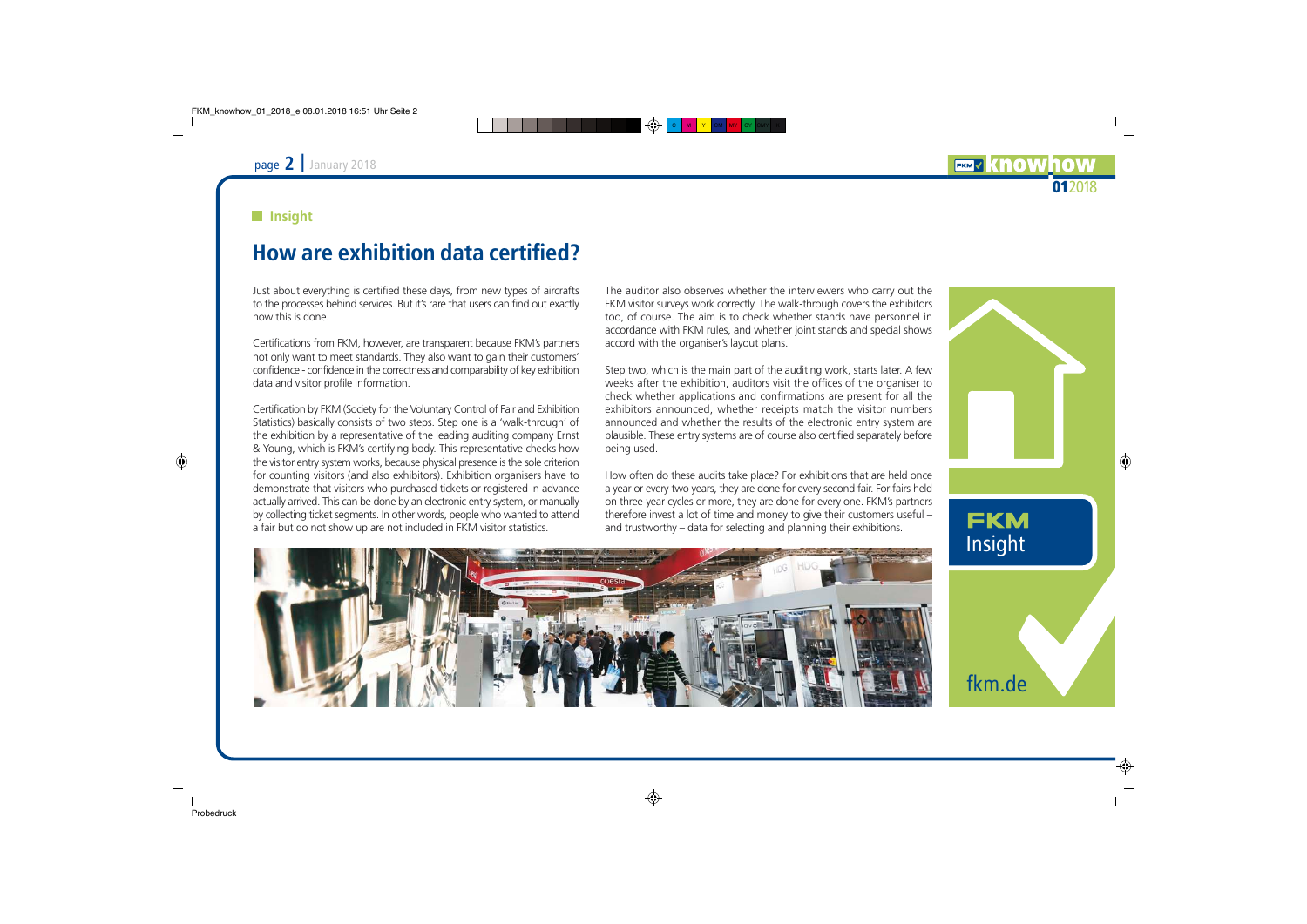### <span id="page-2-0"></span>**News**

# Certified exhibition data for planning purposes

**Key statistics on 211 German trade fairs in the 2016 FKM Report**

The 2016 annual report from FKM provides certified data for companies to use when planning which trade fairs to attend. These exhibitor and visitor statistics plus visitor profile analyses for trade fairs held in 2016

were compiled with uniform standards, and are available online at: t **[fkm.de](http://www.fkm.de/en/using-exhibition-data/)**. Such data are also available for most of the exhibitions held in 2017. To mark the publication of the annual report, FKM Chairman Klaus Dittrich explained that »FKM data enable exhibitors and visitors to clearly identify how relevant a trade fair truly is for them. Above all, exhibitors can assess whether they will encounter their target groups.«

Last year 50 German organisers in the FKM had a total of 211 trade fairs certified by the Ernst & Young auditing company. In addition to basic data such as number of exhibitors, stand space and number of visitors, broken down into German and international categories, FKM provides profile data on trade and public visitors for 162 fairs, including region of origin, influence on purchasing decisions and professional status.

In addition to FKM's German members, its two guest members from abroad, namely, the Verona Exhibition Company and the Hong Kong Trade Development Council, had 17 trade fairs certified. The **[2016 FKM](http://www.fkm.de/en/media-centre/fkm-reports/) [report](http://www.fkm.de/en/media-centre/fkm-reports/)** is available free of charge. It can be requested from FKM by e-mail at [info@fkm.de](mailto:info@fkm.de) or by fax at (030) 24 000-340.

# Nearly 60% of trade fair visitors are decision-makers

#### **FKM provides standardised visitor surveys online**

Exhibitors at German trade fairs can reach a substantial number of trade visitors with decision-making capacities. Some 58% of trade visitors to international and national exhibitions have decisive or partial influence on

> categories such as their regions of origin, professional status and their buying and ordering capa-

> For more information about FKM, see the website



cities.

at: t **[fkm.de](http://www.fkm.de/en/fkm/)**.

### **FKM knowhow Imprint**

**EKMV KNOWN** 

012018

Tips for using certified exhibition data Society for the Voluntary Control of Fair and Exhibition Statistics Littenstraße 9 · 10179 Berlin Phone: 030 24000-0 [info@fkm.de](mailto:info@fkm.de) Harald Kötter

#### **FKM at a glance**

- r the only German body for certifying exhibition data
- 50 German organisers are partners of FKM
- standardised definitions
- standardised auditing procedures
- around 200 exhibitions per year are being certified, for 80% of the exhibitions, data on visitor structure as well
- Certification by Ernst & Young auditing company

January 2018 Publisher:

Telefax: 030 24000-340

Editor:

We would like to thank the exhibition companies for providing us with pictures.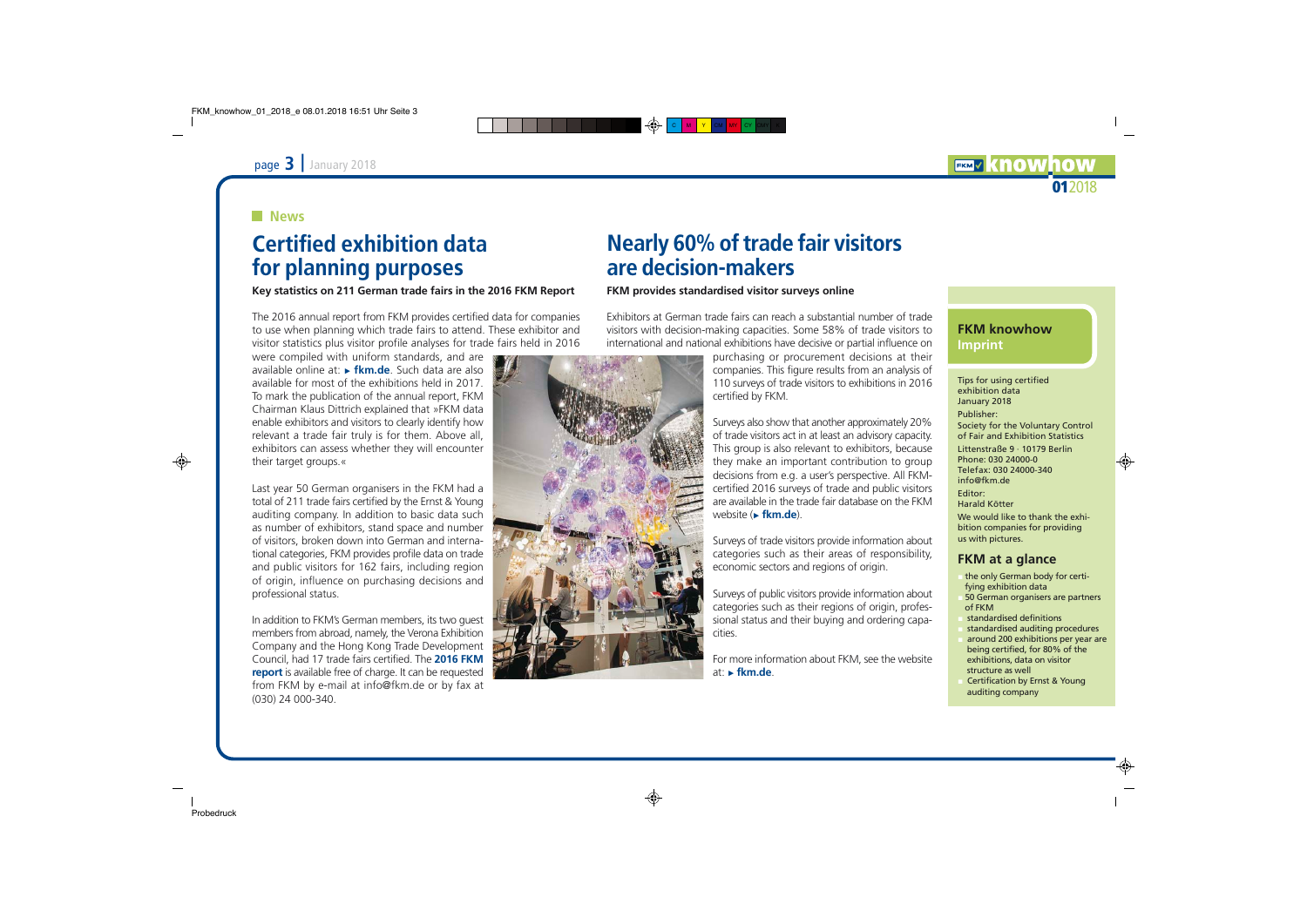### <span id="page-3-0"></span>**Practice**

## FKM visitor profiles: areas of responsibility

Visitors' areas of responsibility are one of the most interesting categories of trade fair statistics for exhibitors. As surveys have shown, nearly 70% of exhibitors consider this information to be important or very important, because it enables them to assess whether they can reach company representatives with the specific trade expertise. Data on visitors' main areas of responsibility also give them an idea of special preparations their stand personnel should make, and help them choose displays and design the types of communication at their stands. For example, they might be considering whether they will primarily be explaining their products or services with their exhibits, or whether they will also have frequent need of 'private spaces' for confidential negotiations.

Data on visitors' areas of responsibility can also show exhibitors that trade fairs for investment goods are attended not only by technical specialists and procurement managers, and that trade fairs for consumer goods are attended not only by purchasers. Instead, representatives of the relevant specialised departments are also involved in decision-making processes, especially when larger companies or special acquisition projects are involved.

Consumer goods fairs are also attended by sales and marketing experts in search of e.g. ideas on how to present goods in retail contexts. Shop designers gather inspiration from innovative stand set-ups. And many companies seeking to acquire investment goods also send the future users to trade fairs, because their specialised knowledge is frequently needed to assess the efficiency of, for example, new machinery when actually used at the plant. Exhibitors should therefore also be prepared to interact with members of these visitor groups, who play an important role in the market penetration process for products. If the standard range of choices does not cover some visitors' areas of responsibility for certain fairs, the organisers can also ask for visitors' professions.

In addition, a quality feature of nearly all German trade fairs is the high percentage of visitors who are board members, directors or managers – in other words, people who often initiate major changes in purchasing or procurement strategies. By the way, there is also an increasing tendency for managers and users from the same company to attend trade fairs together – the ideal constellation for rapid and reliable procurement decisions.



[fkm.de](http://www.fkm.de/en)

**Practice** 

**FKM**